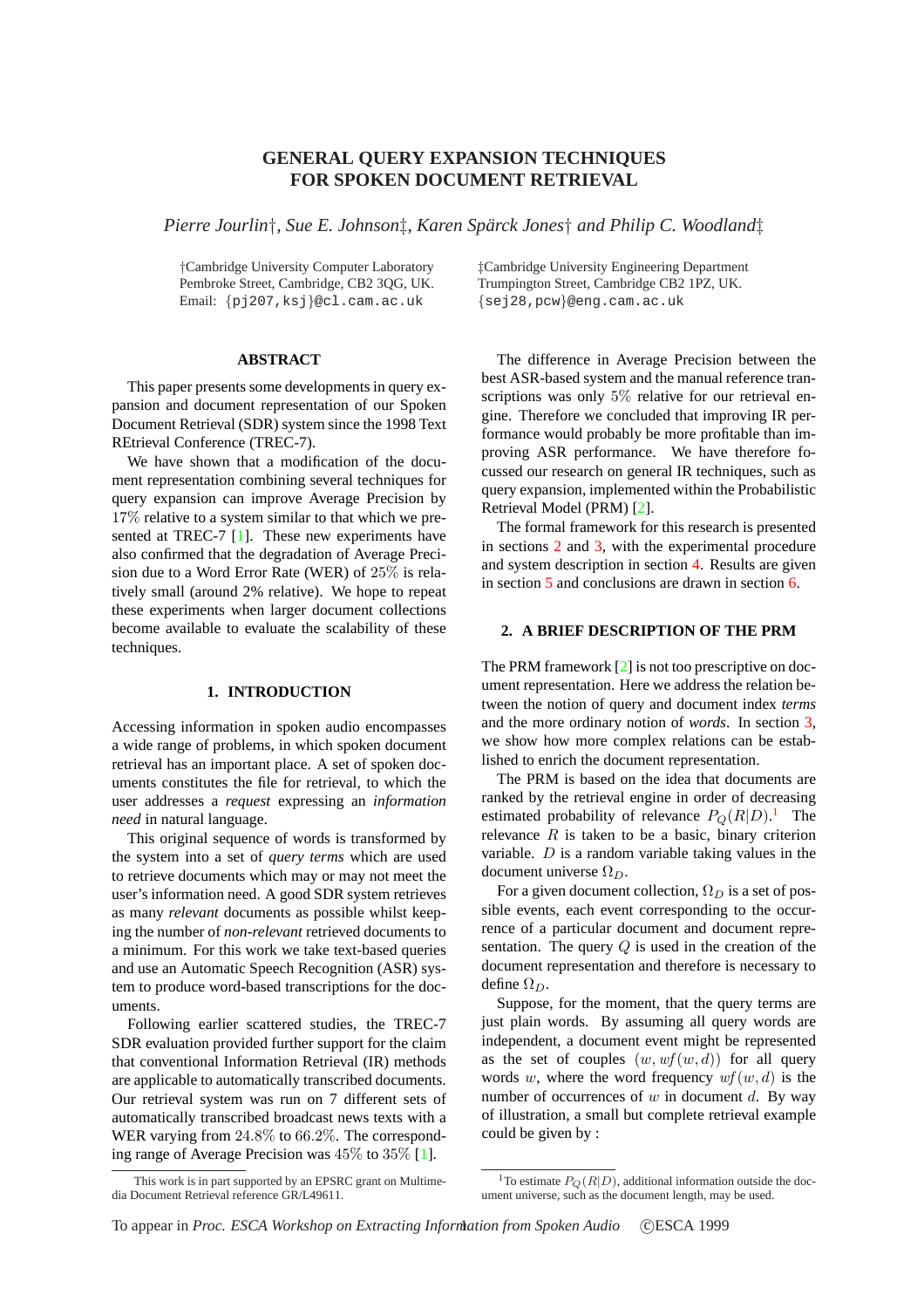<span id="page-1-0"></span>Query : "information retrieval"  
\n1<sup>st</sup> doc. : "information retrieval is no easy task"  
\n2<sup>nd</sup> doc. : "speech is an information rich medium"  
\n
$$
e_1 = \{(\text{information}, 1), (\text{retrieval}, 1)\}
$$
  
\n
$$
e_2 = \{(\text{information}, 1), (\text{retrieval}, 0)\}
$$
  
\n
$$
\Omega_D = \{e_1, e_2\}
$$
  
\n
$$
\Omega_R = \{yes, no\}
$$
  
\n
$$
P(R = yes | D = e_1) > P(R = yes | D = e_2)
$$

The original query word frequencies within a document therefore provide basic predictors of relevance. However, we should bear in mind that the query words are derived from the user's original *request*, which in turn conveys a need which could have been expressed differently. In addition, as queries are just word sets, the same set could have been extracted from different text requests. In the next section we review various ways of modifying the document universe: some are well established, others less so, but we believe they are worthy of further study. More specifically, we introduce *semantic posets* as an appropriate characterisation for particular forms of modification.

## **3. MODIFICATIONS OF THE DOCUMENT UNIVERSE**

### **3.1. Compound Words**

Context can change the *meaning* of words dramatically. One method of taking context into account is to treat a given sequence of words as an irreducible *atomic* semantic unit. The atomic terms in this approach are either individual words or multi-word sequences that are treated as explicit and undecomposable. Some proper names (e.g. New York) may be such compound words.

The compound word vocabulary  $\Phi$  can then be added to the single-word vocabulary (extracted from the document collection) to give the new atomic term vocabulary V.

Both the original queries and documents are segmented so that the longest possible sequence of words in  $V$  is always preferred. For example, suppose  $\Phi$  consists of the sequences **new-york-city** and **new-york**, then the sentence "New York City is in the state of New York but York is in the county of North Yorkshire" produces "**new-york-city** is in the state of **newyork** but **york** is in the county of north yorkshire"<sup>2</sup> .

A new document universe is now defined in a similar way as before, but with the notions of *word* and *word frequency* replaced by those of *atomic term* at ∈  $Q'$  and *atomic term frequency*  $\alpha t f(\alpha t, d)$ , where  $Q'$  is the query formed from  $V$ .

These new atomic terms should act as better relevance predictors. For example, a document about *New* *York* is not likely to be relevant to a query about *York* and vice versa.

Such compound words should only be used when there are no alternative ways of expressing the same concept using some or all of the constituent words. Thus *information retrieval* should not be a compound word as we may have the alternative *retrieval of information* or simply *retrieval* alone.

## **3.2. Removing Stop Words**

Non-content words (e.g. the, at, with, do, ...) are generally of no retrieval value [3]. Most IR systems define a set S of these *stop words* and remove them from both the queries and the documents.

The new document universe is defined with a set of query atomic terms  $at \in (Q'' = Q' - S)$  $at \in (Q'' = Q' - S)$  $at \in (Q'' = Q' - S)$  and an atomic term frequency function :

$$
atf(at, d) = \begin{cases} 0 & \forall at \in S \\ \text{number of occurrences of at in } d & \forall at \notin S \end{cases}
$$

## **3.3. Stemming**

Stemming [4] allows the system to consider the words with a (real or assumed) common root as a unique semantic class. For an atomic term  $at_i$ , a corresponding set of atomic terms  $st(at_i)$  exists which shar[e](#page-5-0) the same stem (e.g.  $st$ (trains) = {train, trainer, trained, training, trains...}).

We define a *term* t as a set of *atomic terms*. The term frequency  $tf(t, d)$  is then defined as :

$$
tf(t,d) = \sum_{at \in t} atf(at,d)
$$

The corresponding events making up the document universe are therefore defined as :

$$
e_i = \bigcup_{at \in Q''} \{ (st(at), tf(st(at), d_i)) \}
$$

An example at this stage would look like :

| : "Trains in New York"                  |
|-----------------------------------------|
| : "There is a train in New York"        |
| : "The trainer is training in New York" |
| $=$ {trainer, train, training}          |
| $st(new-vork)$ = {new-york}             |
|                                         |

 $= \{ (st(trans), 1), (st(new-york), 1) \}$ 

$$
e_2 = \{(st(\text{trans}), 2), (st(\text{new-york}), 1)\}
$$

$$
P(R = \text{yes} | D = e_1) < P(R = \text{yes} | D = e_2)
$$

## **3.4. Semantic Posets**

It is also possible to use a list of equivalence classes of terms to allow more complex associations. We assume that the user's original query words refer to semantic units rather than just words. Therefore, words

<sup>&</sup>lt;sup>2</sup> as opposed to "new **york** city ..."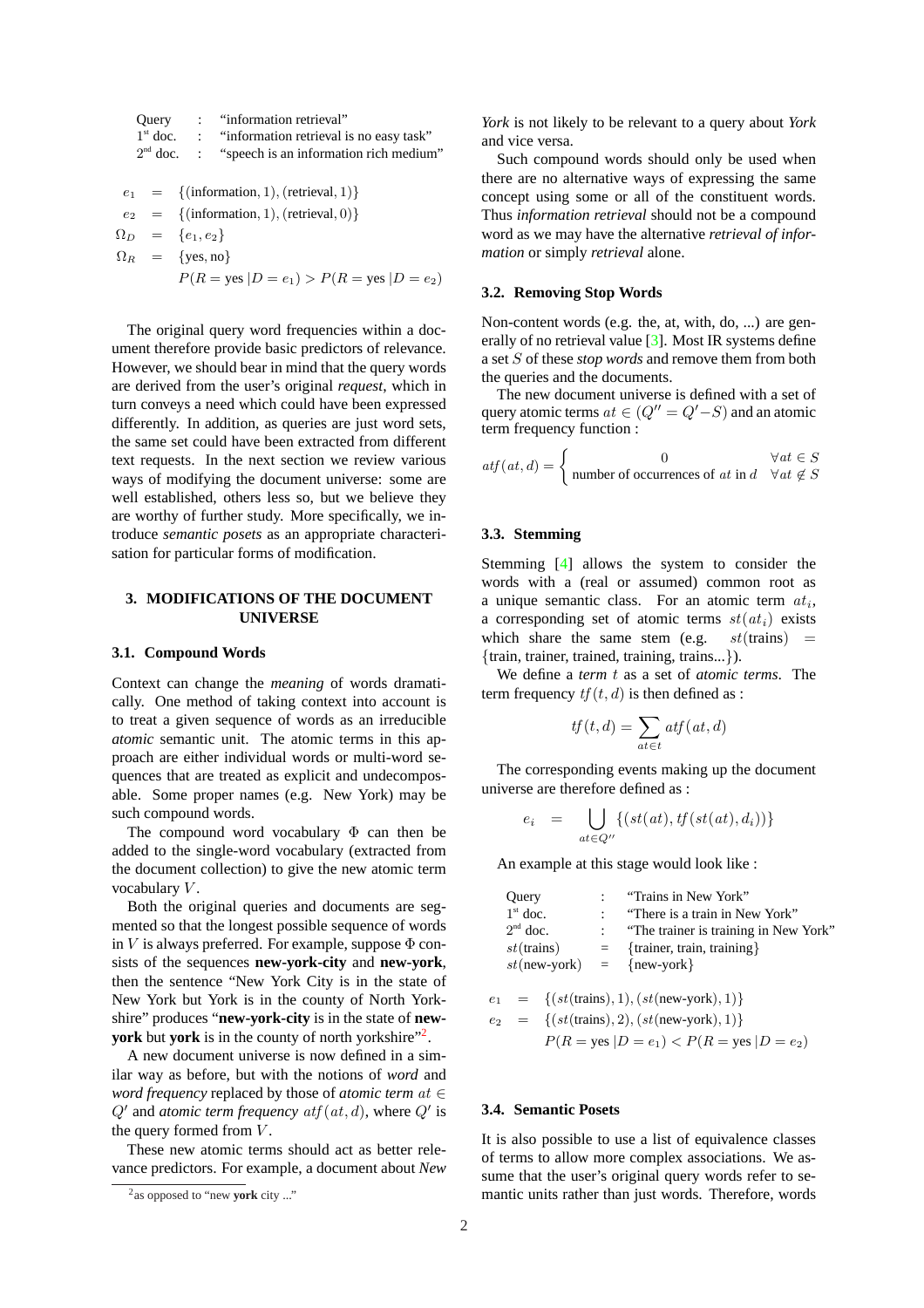<span id="page-2-0"></span>which share the same meaning should be considered as equivalent. A simple equivalence list can be used to process synonyms in a similar way to how the stemming procedure deals with the different forms of individual words.

In addition, we can also assume that if the user is interested in a general semantic entity, then s/he is also interested in more specific entities which are seen as *part of* it.

For instance, the word Europe may refer to the class containing the names of all European countries, regions and cities, whilst the word England only refers to the class containing the English county and city names.

Several attempts to deal with this particular kind of semantic structure have been described in the literature (e.g.  $[5, 6]$ ). However, the corresponding experiments have shown very little improvement in IR performance.

We find it convenient to represent this behaviour of term cl[asses](#page-5-0) by considering a semantic Partially Ordered Set (poset) [7] which contains the *meaning*  $M(at_i)$  of each atomic term  $at_i$ .

The equivalence relation for poset  $P, =_P$ , could be taken from a synonym thesaurus and the strict partial ordering  $\lt_P$  relation [fr](#page-5-0)om a hyponym thesaurus. An atomic term  $at$  is considered more specific than  $at'$  if  $M(at) \leq_P M(at')$ . The two thesauri are kept consistent by ensuring the properties of posets are not broken.

We define the function sempos which assigns the set of equivalent or more specific atomic terms to a given atomic term at :

$$
sempos(at) = \bigcup_{at': M(at') \in P} \{at'\} : M(at') \leq_P M(at)
$$

The document universe is then defined from the events :

$$
e_i = \bigcup_{at \in Q''} \{ (st(sempos(at)), tf(st(sempos(at)), d_i)) \}
$$

Figure 1 shows an example of a poset representing geographic locations and sub-locations using a tree structure to show the partial ordering relation.





## **3.5. Blind Relevance Feedback**

Some words which do not appear in the query may still act as good predictors of relevance. However, such words may be difficult to find from individual query terms.

As is well known, some information about the relevance of the documents could be used to identify words that are good relevance predictors. This information can be used to reweight existing query words or add new ones.

It is also possible just to assume that the highest ranked documents in an initial search are relevant. Such Blind Relevance Feedback (BRF) adds the top  $T$  terms drawn from the top  $B$  retrieved documents, where the top  $T$  are defined by their Offer Weight<sup>3</sup> as described in [2]. This set of terms  $brf(\Omega_D)$  is added to the previous document universe, thus producing the new document universe, defined from the events :

$$
e_i' = brf(\Omega_D) \cup e_i
$$

where  $e'_i$  is the new event related to document  $d_i$  and created from the previous event  $e_i$  and document universe  $\Omega_D$ . We may also add terms taken from the document universe of a parallel corpus which is denoted Parallel Blind Relevance Feedback (PBRF).

#### **4. EXPERIMENTS**

#### **4.1. Data**

The experiments reported here use the TREC-7 SDR test data. For this evaluation, the audio documents came from American broadcast radio and TV news programs which had been manually divided into is separate news stories. The text requests were expressed in natural language text, such as "Where are communists and communist organizations active in the world today?". The participating teams had to transcribe the audio automatically and run an IR engine on this transcription to provide a ranked list of matching, i.e. potentially relevant, documents.

Human relevance assessments were used to evaluate the ranked list and determine performance using standard measures based on Precision and Recall.

There are two main considerations when describing the data for SDR. Firstly the audio data used for transcription, and secondly the request/relevance set used during retrieval. Table 1 describes the main properties of the former, while Table 2 describes the latter.

#### **4.2. Transcription System**

The transcription of sp[ok](#page-3-0)e[n d](#page-3-0)ocuments was done using part of our HTK broadcast news transcription system [8].

The input data is presented to the system as complete episodes of broadcast news shows and these are

<sup>&</sup>lt;sup>3</sup> a particular formula is given in section 4.3.4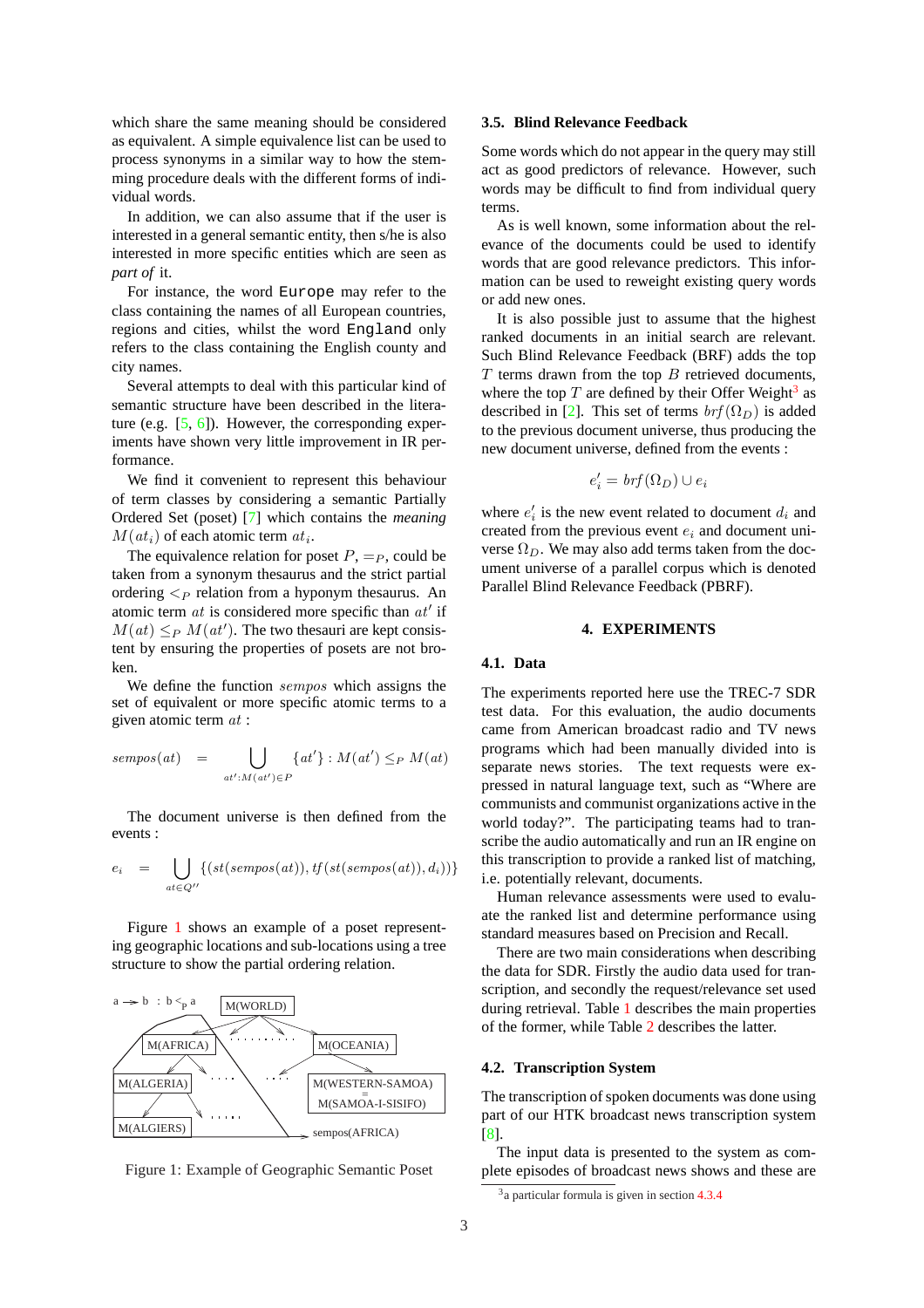<span id="page-3-0"></span>

| Nominal Length of Audio   | 100 hours |
|---------------------------|-----------|
| Number of Documents       | 2866      |
| Number of Different Shows | 8         |
| Approx. Number of Words   | 770,000   |
| Average Document length   | 269 words |

Table 1: Description of data used

| Number of Requests            | 23          |  |
|-------------------------------|-------------|--|
| Average Length of Request     | 14.7 words  |  |
| Number of Relevant Docs (NRD) | 390         |  |
| Average NRD per Request       | $17.0$ docs |  |

Table 2: Description of request and relevance sets used

first converted to a set of segments for further processing [9]. The segmentation uses Gaussian mixture models to divide the audio into narrow and wide-band and also to discard parts of the audio stream that contain no speech (typically pure music). The output of a phone [re](#page-5-0)cogniser is used to determine the final segments which are intended to be acoustically homogeneous.

Each frame of input speech to be transcribed is represented by a 39 dimensional feature vector that consists of 13 (including  $c_0$ ) cepstral parameters and their first and second differentials. Cepstral mean normalisation is applied over a segment.

Our system uses the LIMSI 1993 WSJ pronunciation dictionary augmented by pronunciations from a TTS system and hand generated corrections. Crossword context dependent decision tree state clustered mixture Gaussian HMMs are used with a 65k word vocabulary. The full HTK system [8] operates in multiple passes and uses complex language models via lattice rescoring and quinphone HMMs. This system gave a word error rate of 16.2% in the 1997 DARPA Hub4 broadcast news evaluation.

The TREC-7 HTK SDR system uses the first two passes in a modified form for reduced computational requirement. The first pass uses gender independent, bandwidth dependent cross-word triphone models with a trigram language model to produce an initial transcription. The output of the first pass is used along with a top-down covariance-based segment clustering algorithm [10] to group segments within each show to perform unsupervised test-set adaptation using maximum likelihood linear regression-based model adaptation.

A secon[d re](#page-5-0)cognition pass through the data is then performed using a bigram language model to generate word lattices using adapted gender and bandwidth specific HMMs. These bigram lattices are expanded using a 4-gram language model and the best path through these lattices gives the final output. This system runs in about 50 times real-time on a Sun Ultra2 and achieves an error rate of 17.4% on the 1997 Hub4 evaluation data. It should be noted that the error rates on Hub4 data and TREC data are not strictly comparable in part due to the differences in quality of the reference transcriptions.

The HMMs used in TREC-7 were trained on 70 hours of acoustic data and the language model was trained on manually transcribed broadcast news spanning the period of 1992 to May 1997 supplied by the LDC and Primary Source Media (about 152 million words in total). The language model training texts also included the acoustic training data (about 700k words) and 22 million words of text from the Los Angeles Times and Washington Post covering the span of the evaluation period (June 1997 to April 1998 inclusive).

Using all these sources a 65k wordlist was chosen from the combined word frequency list while ensuring that a manageable number of new pronunciations had to be created. The final wordlist had an out-ofvocabulary rate of 0.3% on the TREC-7 data. The overall system gave a WER of 24.8% which corresponded to a Processed Term Error Rate [11] (which more closely represents the error rate as seen by the retriever) of 32.1%.

#### **4.3. Retrieval Systems**

### *4.3.1. Baseline System (BL)*

Our current SDR Baseline System, BL, uses most of the strategies applied in our TREC-7 SDR evaluation system.

The list of compound words was generated for geographical names taken from a travel web server (for example: New-York, New-Mexico, Great-Britain). The compound name processing described in section 3.1 was then applied.

Stopping as described in section 3.2 was then applied using a list of 400 stop words. Finally, stemming as described in section 3.3 was implemented using Porter's algo[rithm](#page-1-0) [4], along with an extra stage to correct possible incorrect spelling[s in](#page-1-0) the transcriptions. These devices are *query independent* and therefore were implemented as a [text](#page-1-0) pre-processing phase on the queries and docu[me](#page-5-0)nts.

The index file was then generated. It contains the number of documents in the collection  $N$ , the length of each document,  $dl(d_i)$ , the number of documents containing each term,  $n(t_i)$ , and the number of times the term occurs in the given document (term frequency),  $tf(t_i, d_j)$ .

The document representation which was described in the preceding sections, together with a score [2], specifies how to generate a final ranking of documents from a given document universe. For each document,  $d_i$ , a score is generated for each query by summing the combined weights,  $cw(t_i, d_j)$  for each term  $t_i$  p[ro](#page-5-0)duced from the following formulae: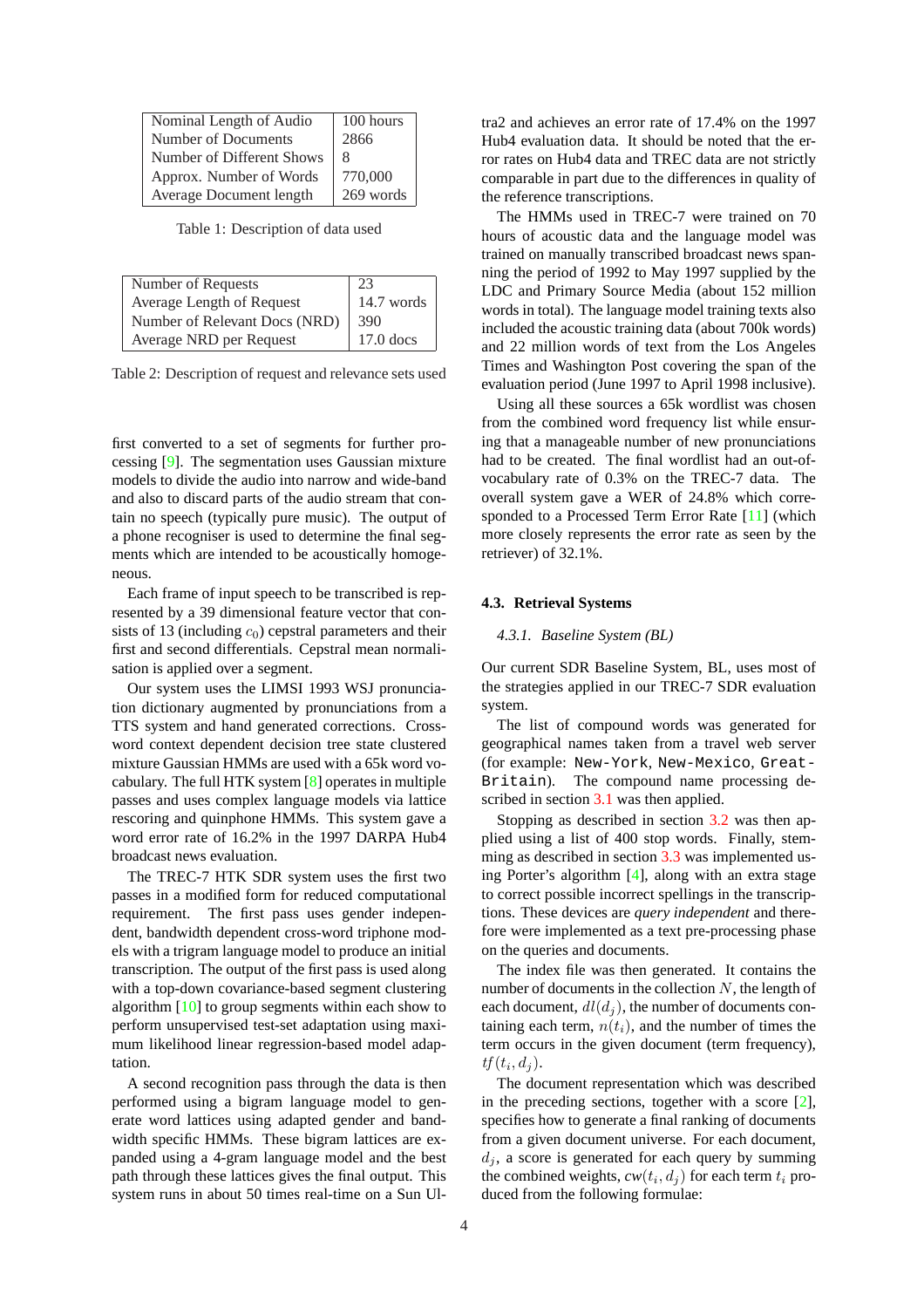<span id="page-4-0"></span>
$$
cw(t_i, d_j) = pos(t_i) \times
$$
  
\n
$$
\frac{(\log N - \log n(t_i)).tf(t_i, d_j).(K+1)}{K.(1 - b + b.ndl(d_j)) + tf(t_i, d_j)}
$$
  
\n
$$
n(t_i) = \sum_{d_i \in D} \begin{cases} 0 & \text{tf}(t_i, d_i) = 0\\ 1 & \text{tf}(t_i, d_i) > 0 \end{cases}
$$
  
\n
$$
dl(d_j) = \sum_{w \in V} tf(w, d_j)
$$
  
\n
$$
ndl(d_j) = \frac{dl(d_j) \cdot N}{\sum_{d \in D} dl(d)}
$$

where  $V$  is the term vocabulary for the whole document collection  $D$ ;  $K$  and  $b$  are tuning constants and  $pos(t_i)$  the part-of-speech [12] weight of term  $t_i$ . A ranked list of documents is thus produced for each query by sorting the returned match scores in descending order. The POS weights were those used in the Cambridge TREC-7 SD[R ev](#page-5-0)aluation system:

| Proper Noun         | 1.2 |
|---------------------|-----|
| Common Noun         | 1.1 |
| Adjective & Adverbs | 1.0 |
| Verbs and the rest  | 0.9 |

## *4.3.2. Adding Geographic Semantic Posets (GP)*

Location information is very common in requests in the broadcast news domain. Our first extension implements the expansion of geographic names occurring in the original query of the BL system into the list of their components, e.g :

 $US \rightarrow$  Arizona, ..., Wisconsin, ... Atlanta, ..., Washington-D.C., ... We manually built a semantic poset containing 484 names of continents, countries, states and major cities, extracted from a travel web server. The poset is represented by a semantic tree whose nodes are location names and edges are the *contains* relation. The process of using posets, described in section 3.4 is applied, creating a new index term for each  $sempos(at)$ , with  $at \in Q''$ .

#### *4.3.3. Adding WordNet Hyponyms Posets (WP)*

The previous approach can be generalised to every kind of term, provided that they only have one possible sense in the document file. We obtained a list of unambiguous nouns from WordNet 1.6 [13] and then, assuming that these words are actually unambiguous in the file and also in the query, generated the corresponding noun hyponym trees (*is-a* relation. For instance, the query term *disease* is expand[ed in](#page-5-0)to *flu* and *malaria* but words like *air* (e.g. gas or aviation or manner) are ignored in this expansion process as they have more than one sense. In these experiments we do not consider WordNet compound words, their proper handling being much more complicated than in the geographic names domain.

## *4.3.4. Adding Parallel Blind Relevance Feedback (PBRF)*

We assembled a parallel corpus of 18628 documents from a manually transcribed broadcast news collection covering January to May 97, thus not overlapping the TREC-7 collection recording time<sup>4</sup>. Parallel Blind Relevance Feedback, as described in section 3.5 was then applied on this document collection.

The five terms which obtain the highest Offer Weight were appended to the query. The Offer Weight of a term  $t_i$  is :

$$
ow(t_i) = r \cdot \log \frac{(r+0.5)(N-n-B+r+0.5)}{(n-r+0.5)(B-r+0.5)}
$$

where  $B$  is the number of top document which are assumed relevant, r the number of assumed relevant documents in which at least one  $at \in t_i$  occurs, *n* the total number of documents in which at least one  $at \in t_i$  occurs and  $N$  the total number of documents. For these experiments we used  $B = 15$ . The terms added to the query were then given a weighting equal to their Offer Weight in a similar way to the part-of-speech weighting described in section 4.3.1.

#### *4.3.5. Adding Blind Relevance Feedback (BRF)*

The BRF process was al[so app](#page-3-0)lied to the actual TREC-7 corpus. This time, only one term was added from the top five documents that were retrieved for each PBRF expanded query.

## **5. RESULTS**

The five systems described in section 4.3 were evaluated on the TREC-7 SDR test data. An illustration of the complete expansion process is given in Table 3.

|          | what diseases are frequent in Britain?      |  |  |
|----------|---------------------------------------------|--|--|
| BL.      | disease frequent Britain                    |  |  |
| $+GP$    | disease frequent {Britain, UK, , Cambridge} |  |  |
| $+WP$    | {disease, flu, , malaria} frequent          |  |  |
|          | {Britain, UK, , Cambridge}                  |  |  |
| $+$ PBRF | + cold Blair rheumatism queen               |  |  |
| $+RRF$   | $+$ endemic                                 |  |  |

Table 3: Illustration of the query expansion process

The results in terms of Average Precision, and also Precision at 5 documents retrieved, for both the manual and HTK transcriptions, are given in Table 4.

We can see that improving the IR system produced a combined relative gain of 17% in Average Precision on the automatic transcriptions (lines 1 and 5 of Table 4). Lines 6-8 of Table 4 show the results [w](#page-5-0)e obtain when each expansion technique in turn is omitted.

<sup>&</sup>lt;sup>4</sup>This corpus is a subset of the Primary Source Media broadcast news transcriptions used to train the language model of our speech reco[gni](#page-5-0)tion system.